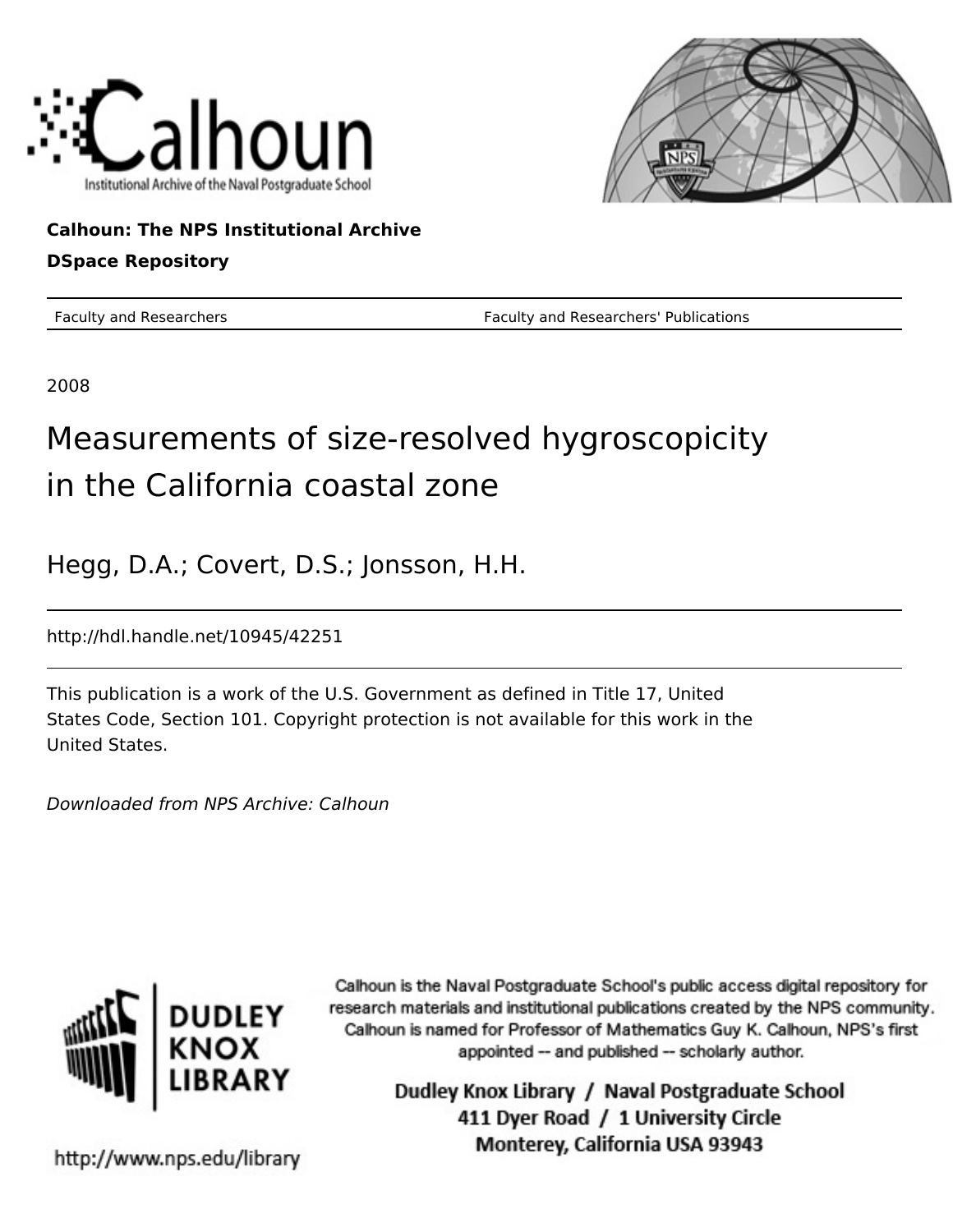Atmos. Chem. Phys. Discuss., 8, 10531–10560, 2008 www.atmos-chem-phys-discuss.net/8/10531/2008/ © Author(s) 2008. This work is distributed under the Creative Commons Attribution 3.0 License.



## **Measurements of size-resolved hygroscopicity in the California coastal zone**

**D. A. Hegg** $^1$ **, D. S. Covert** $^1$ **, and H. H. Jonsson** $^2$ 

<sup>1</sup> Department of Atmospheric Sciences, University of Washington, Seattle, WA, USA <sup>2</sup>Meteorology Department, Naval Post Graduate School, Monterey, CA, USA

Received: 26 February 2008 – Accepted: 7 May 2008 – Published: 3 June 2008

Correspondence to: D. A. Hegg (deanhegg@atmos.washington.edu)

Published by Copernicus Publications on behalf of the European Geosciences Union.

10531

#### **Abstract**

Aircraft – based measurements of aerosol hygroscopicity, both in the form of sizeresolved, diameter growth factors and in the dependence of particle light scattering on relative humidity, are presented for the marine boundary layer of the southern California

- <sup>5</sup> coastal zone. The chemical composition of the aerosol is collated with the hygroscopicity data, both to examine the nature of aerosol aging and as input for receptor type modeling. The data suggest an increase in aerosol hygroscopicity with altitude, possibly associated with oxidation of organic films. The receptor modeling suggests three distinct aerosol types/sources for this venue: marine, biomass burning and pollution.
- <sup>10</sup> Model output is used in regression analyses to derive a prognostic mixing rule for the hygroscopicity of aerosol with these three sources.

#### **1 Introduction**

The facility with which atmospheric aerosols absorb water as a function of ambient relative humidity (RH), called the aerosol hygroscopicity, is a very important aerosol char-

- acteristic, impacting the chemical reactivity of the aerosol, its ability to act as cloud condensation nuclei (CCN) and direct aerosol radiative forcing in the atmosphere (Rossi, 2003; Rudich, 2003; Poschl et al., 2007; Gasparini et al., 2006; Charlson et al., 1992; Hegg et al., 1997). The well-known size dependence of aerosol composition, coupled with the dependence of hygroscopicity on composition, leads to a clear hygroscopicity
- <sup>20</sup> size dependence in atmospheric aerosols, a dependence well documented at submicron sizes (cf., Swietlicki et al., 2000; Santarpia et al., 2004) but significantly less so at larger sizes (e.g., Hitzenberger et al., 1997; Kreisberg et al., 2001; Hegg et al., 2006).

Given this importance, it is scarcely surprising that a substantial research effort <sup>25</sup> has been devoted to measuring and understanding the hygroscopicity of atmospheric aerosols. Despite this, many important issues remain unresolved. As alluded to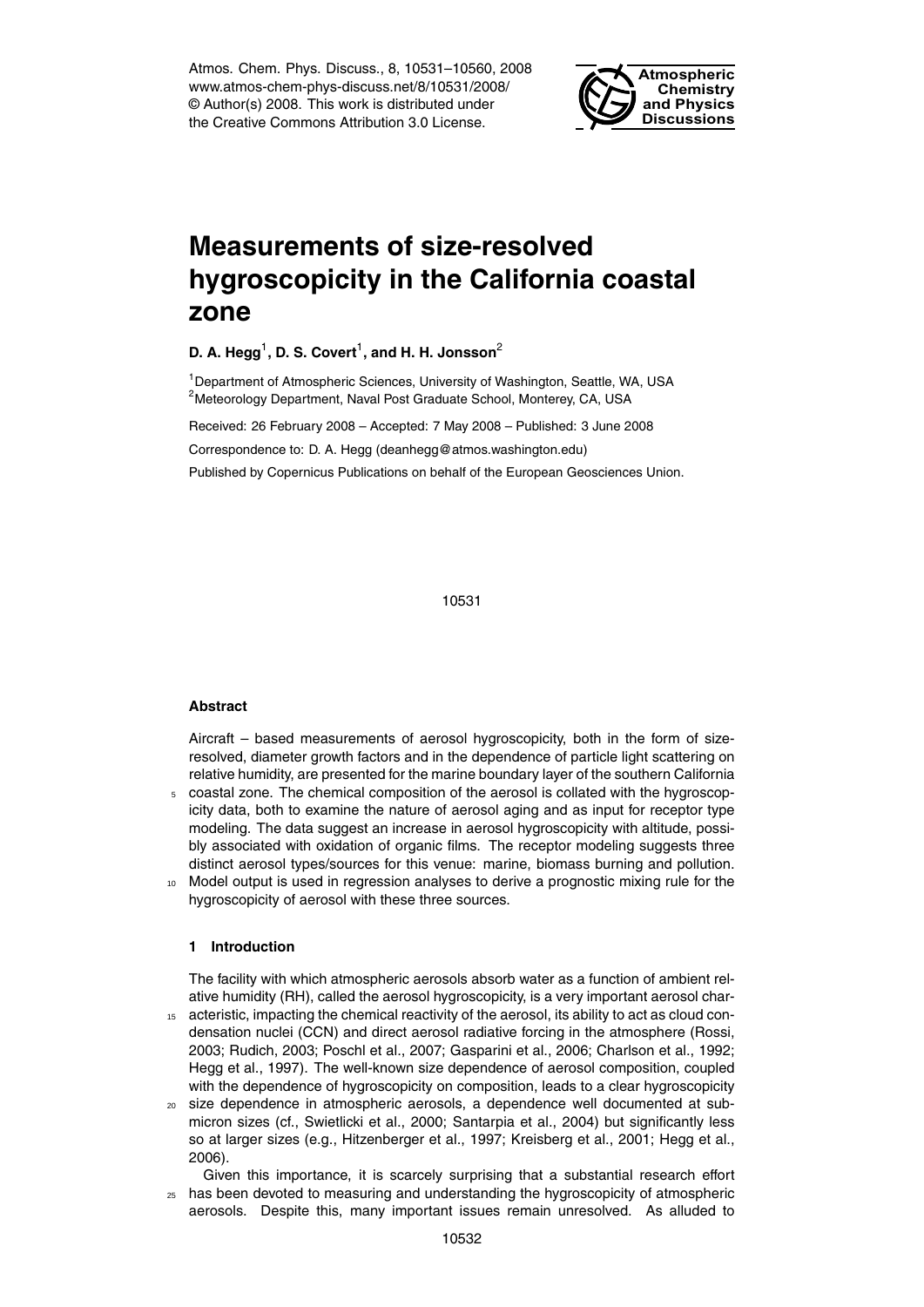above, the hygroscopicity of ambient aerosols larger than 1 *µ*m is poorly documented. Changes in aerosol hygroscopicity with aging, due primarily to chemical reaction, are far from well understood. More inclusively, understanding (in a prognostic sense) the manner in which different aerosol types, from different sources, combine to produce the <sup>5</sup> overall hygroscopicity of the typically internally-mixed atmospheric aerosol is poorly un-

derstood (i.e., a source budget for aerosol hygroscopicity is not yet in hand).

To address parts of this issue we have performed an aircraft-based experiment with the goals of better documenting the aerosol hygroscopicity, both in the form of diameter growth factors and the dependence of particle light scattering on RH, and of relating

- these properties to aerosol chemical composition. We present new data on aerosol hygroscopicity, including size-resolved hygroscopicity up to a particle diameter of 3 *µ*m, in an important aerosol venue. We also analyze the sources of aerosol hygroscopicity using receptor modeling, and evaluate a particular methodology for combining the hygroscopicity of different aerosol types/sources to produce the overall aerosol hygro-<sup>15</sup> scopicity.
	-

#### **2 Methodology**

The central measurement in the analysis presented here is that of aerosol hygroscopicity. This aerosol characteristic is measured via two techniques, utilizing two different instruments. The first such technique measures the size-resolved change in aerosol

- <sup>20</sup> diameter with relative humidity using the Aerosol Hydration Spectrometer (AHS) described in Hegg et al. (2007). This instrument is essentially two optical particle counters maintained at two distinct relative humidities (normally a nominal 45 and 85% RH). The measurements are converted to hygroscopic growth factors using the Descriptive Hygroscopic Growth Factor methodology of Nowak (2006) as described in Hegg et
- $25$  al. (2006, 2007). Since the AHS has a lower size limit of about 0.3  $\mu$ m diameter, it does not sense a substantial portion of typical aerosol size distributions, either with respect to mass or light-scattering. Because of the intrinsic importance of the effect of hygro-

#### 10533

scopicity on aerosol light scattering, we have therefore utilized a second technique and associated instrument to measure the RH dependent light scattering of the ambient aerosol. This instrument, a light-scattering humidigraph, uses three nephelometers to measure the light-scattering coefficient at three humidities, nominally 30, 60 and 85% <sup>5</sup> RH (cf., Gasso et al., 2000; Hegg et al., 2003).

- To characterize the chemical composition of the aerosol, filter sampling was employed. By far the most prevalent technique was with 47 mm Teflo membrane filters with a 2  $\mu$ m pore size. On a few occasions, sufficient sampling time was available to collect size-resolved filter samples via 5 stage Micro Orifice Impactors (MOI) followed
- <sup>10</sup> by a filter backup. The substrates for this type of sampling were Zefluor Teflon filters (1 *µ*m pore size). All substrates were analyzed gravimetrically and then extracted in 10 ml of HPLC water. The extracts were then analyzed by standard IC for anions (both organic and inorganic), LC MS for carbohydrates, and ICP-OES for a suite of trace elements (cf., Gao et al., 2002). Additionally, in order to quantify the concentration of black
- 15 carbon present (important both optically and as an aerosol source tracer), we used a three wavelength Particle Soot Absorption Photometer (PSAP) to measure the aerosol absorption coefficient (Virkula et al., 2005). We then employed a specific black carbon absorption coefficient of 7  $m^2 g^{-1}$  to convert the absorption to black carbon mass concentration (cf. Bond and Bergstrom, 2006).
- <sup>20</sup> The instruments described above were deployed from an airborne platform, the Center for Interdisciplinary Remotely Piloted Aircraft Studies (CIRPAS) Twin Otter research aircraft. This platform, and its associated facility instruments, has been described in a number of publications (e.g., Wang et al., 2002; Schmid et al., 2003; Hegg et al., 2005). More specific information will be related, as necessary, in the discussion.
- <sup>25</sup> The aerosol chemical composition can, of course, be used to evaluate possible aerosol sources. However, unless the source compositions are well characterized, and differ significantly from one another, fully deterministic assessment, using tools such as a chemical mass balance model, is not really feasible. Such is the case here and to address the issue of sources of aerosol hygroscopicity, we have employed al-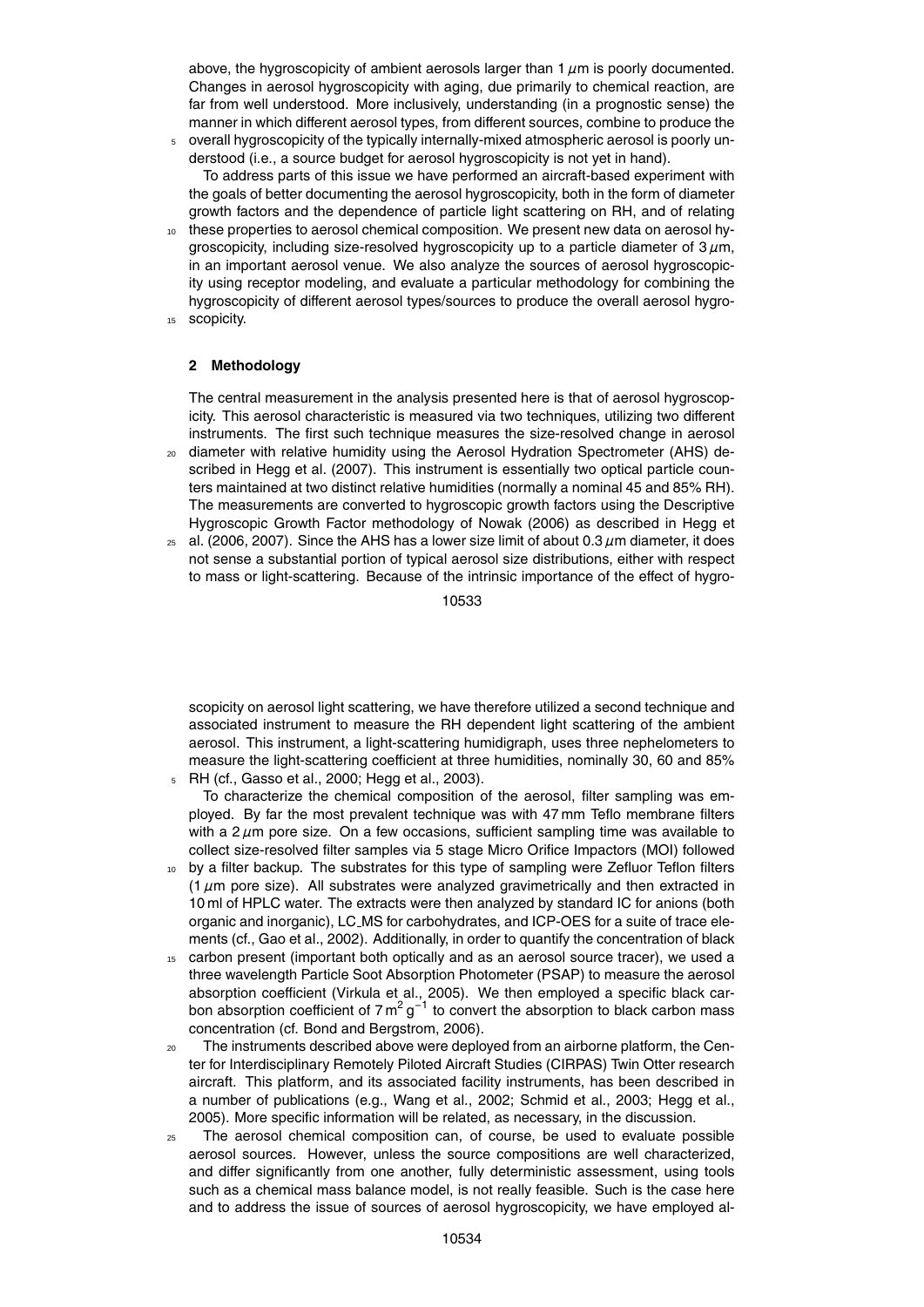ternative ANOVA techniques, namely, various forms of factor analysis. Specifically, we have used, in addition to the standard factor analysis with principal component extraction (cf., Gao et al., 2003), the EPA PMF 1.1 and UNMIX 2.3 models. These are operational, regulatory, receptor models used precisely to deconvolute aerosol sources

<sup>5</sup> when good source profiles are not available. Numerous examples of their application to such issues are in the literature (e.g., Kim et al., 2004; Willis et al., 2001).

#### **3 Venue**

The measurements reported here were acquired during the CARMA-IV field campaign. The CARMA (Cloud-Aerosol Research in the Marine Atmosphere) Project has been

an ongoing effort to elucidate both the direct and indirect effects of aerosols on marine boundary layer structure and the radiative balance of the marine atmosphere. Our current specific goals (as per the above discussion) thus fit comfortably into the CARMA framework.

The venue for the CARMA measurements is the California coastal zone, extend-

- <sup>15</sup> ing from 37.2 N Latitude to 34 N latitude and from the coastline to ∼300 km offshore. This location is well suited to the study goals for a number of reasons. It is one of the three most intensive stratocumulus areas in the world (Warren et al., 1988) and the clouds have been shown susceptible to both microphysical and radiative perturbation by aerosols (cf. Platnick and Twomey, 1994; Durkee et al., 2000 and references
- <sup>20</sup> therein). Most relevant to the present study, it is also an area in which the aerosol is impacted by a number of different sources, including biomass burning, pollution and the ocean surface. This leads to a wide range in both aerosol composition and other derivative properties, most relevantly for this study, the aerosol hygroscopicity. Airborne sampling was done throughout this region in the course of 15 flights conducted during
- $25$  August, 2007. Horizontal traverses of the MBL, typically at 30 m MSL and also 100– 500 m but below cloud base (when present) were made, 24 of which were applicable to this study and are analyzed here.

10535

#### **4 Results and discussion**

#### 4.1 Observed marine DHGF spectra

The DHGF spectra observed in the course of this study were, in general, quite similar to those we observed in this same venue during the CARMA-III measurement cam-

- <sup>5</sup> paign in August of 2005 (Hegg et al., 2007). The average of marine spectra sampled at 30 m MSL and in the range 100–500 m MSL from CARMA-IV are shown in Fig. 1. The higher-level average spectrum from CARMA-III is also shown for comparison. The magnitudes of the DHGF values are very similar for the two campaigns and, in both campaigns, the higher altitude spectra show more hygroscopicity, though the difference
- <sup>10</sup> is significant over a broader range in the current data set. In particular, the supermicron hygroscopicity changes much more substantially with altitude in the CARMA-IV campaign. In assessing the CARMA-III data, we suggested two possible explanations for the increase in aerosol hygroscopicity with altitude, namely, oxidation of insoluble organics or secondary production of soluble inorganics. In the current data set, we have,
- <sup>15</sup> in addition to the DHGF spectra themselves, some concurrent chemical composition data to allow us to make at least a preliminary evaluation of these two possibilities. For the high and low altitude mean DHGF spectra shown in Fig. 1, concurrently sampled chemical composition data for soluble inorganics, formate and oxalate (black carbon is also shown because of its optical significance) are shown in Fig. 2. The species
- shown are those with the highest measured concentrations, the residual species being unlikely to influence the hygroscopicity significantly due to their relatively low concentration. While there are in fact some significant differences between the concentrations of the various species at the two altitudes, they are neither large nor systematic across species. Certainly the concentrations do not systematically increase with altitude. In
- <sup>25</sup> accord with this, the mean soluble fraction of the aerosol, defined as the sum of all measured soluble species divided by the gravimetric mass, actually undergoes a slight (and insignificant) decrease with altitude (i.e.,  $0.40\pm0.06$  at the higher altitudes and  $0.44\pm0.05$  at the lower). Hence, the hypothesis that the increase in hygroscopicity is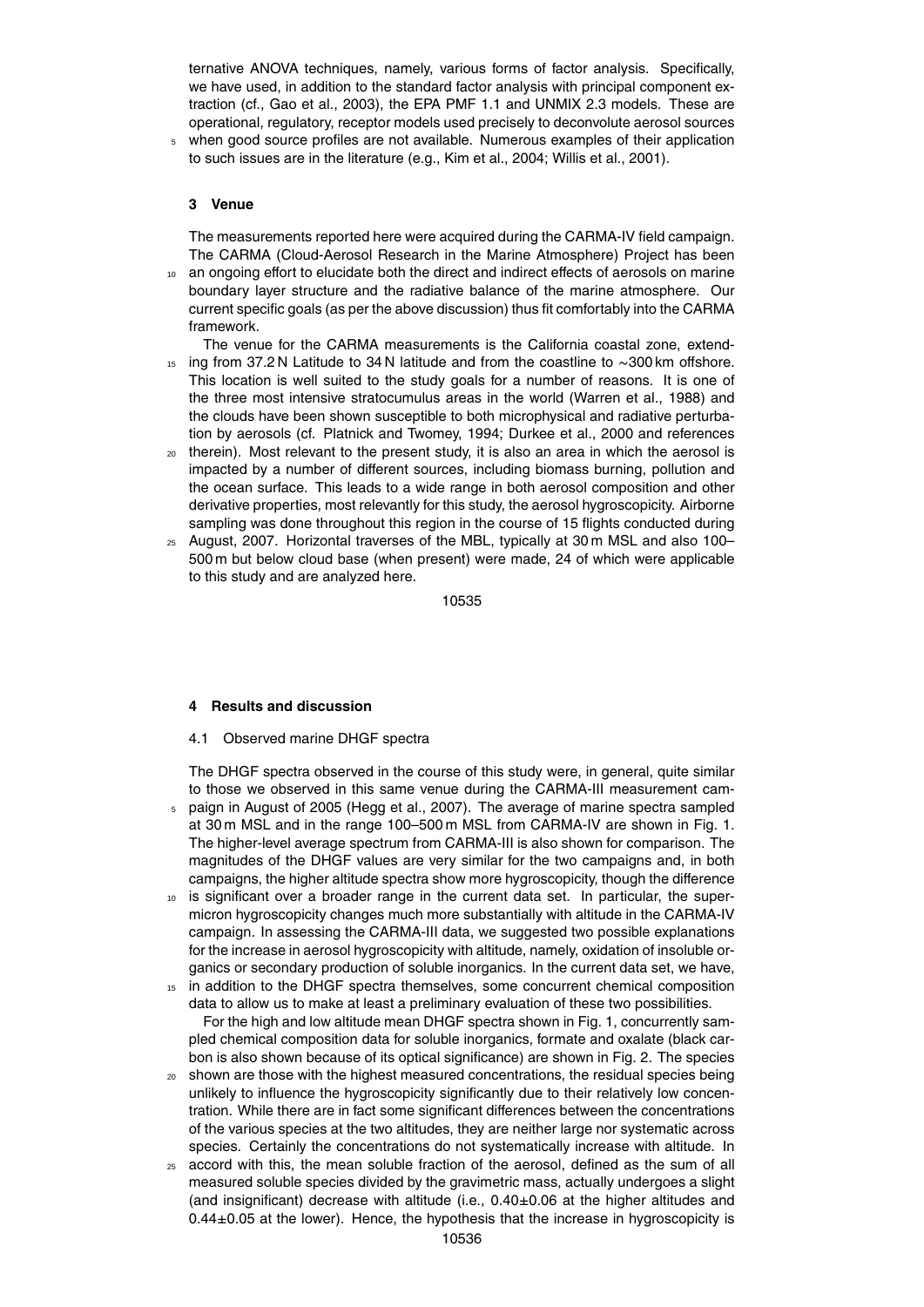associated with an increase in soluble inorganic salts such as sulfates receives little support here.

The alternative hypothesis, that of an oxidation of insoluble organics, perhaps including surface films, has no unequivocal supporting data either but there are some

- <sup>5</sup> suggestive elements in the available data. As can be seen in the insert in Fig. 2, the formate and oxalate concentrations at the higher altitudes are 75 and 20% higher than at 30 m MSL, respectively. Both species are breakdown products of the oxidation of organics and oxalate, in particular, has been attributed to the breakdown of fatty acids in marine aerosol (e.g., Kawamura and Sakaguichi, 1999; Eliason et al., 2003; Turekian
- <sup>10</sup> et al., 2003). Such fatty acids are known to coat marine aerosols (cf., Cini and Loglio, 1997; Mochida et al., 2002; Tervahattu et al., 2002) and have long been considered likely candidates to inhibit hygroscopic growth (cf., Gill et al., 1983; Ellison et al., 1999). Further support for this possible scenario is provided by the few instances in which conditions were favorable for sampling by MOI's to acquire sized resolved chemical data
- <sup>15</sup> congruent with the variation of DHGF's with altitude in homogeneous marine boundary layer air. Three such cases are available, all with winds uniformly from the Northwest with surface winds from  $6-12 \text{ m s}^{-1}$ .

The first such case, flight 811 (flight numbers consist of the month and day of month, e.g., 811 would the flight on 11th August), shows a modest, relatively uniform increase

- <sub>20</sub> in hygroscopicity over the entire size range at higher altitude but the accompanying chemical change is dominated by the diminution of the super-micron salt mass with altitude accompanied by a relative increase in sub-micron sulfate (not shown). Flight 817 shows a more substantial increase in hygroscopicity, again uniform over most of the size range (DHGF spectra shown in Fig. 3) but now accompanied by a more in-
- <sup>25</sup> teresting chemical change. The MOI-derived chemical size distributions for the two sample altitudes of the DHGF spectra are shown in Fig. 4. The most striking feature of the chemical change with altitude is the presence of substantial oxalate (ca. 25% of total soluble mass) at the higher altitude, with the broad maximum in the distribution occurring in the same size range as the greatest change in hygroscopicity (∼0.4–1.4 *µ*m),

10537

indeed, in the only portion of the size range for which the hygroscopicity change exceeds the measurement uncertainty. The last case, flight 815, displays a somewhat more complex phenomenology. The DHGF spectra for this case are shown in Fig. 5. The hygroscopicity change is no longer uniform but shows a maximum peak in hygro-

- scopicity gain at  $2 \mu$ m. Overall, the change in hygroscopicity is most marked for the super-micron particles. Turning to the chemistry associated with these DHGF's (shown in Fig. 6), there is again an increase in oxalate with altitude and again it is maximized in the size range where the hygroscopicity gain is the greatest (and once again where it is clearly significant), now the super-micron size range. It is important to note, when con-
- <sup>10</sup> sidering this hypothesis, that very little oxalate, in an absolute sense, must be present for it to be viable. Thin organic films require very little actual mass to coat the marine size distribution, less than 1% being typically necessary to achieve a significant impact (cf. Mochida et al., 2002) and the products of thin film oxidation need therefore only be present in similar abundances. While certainly not the only process occurring, these
- results do support the hypothesis that a significant portion of the increase in hygroscopicity with altitude is associated with the oxidation of organic surface films on the marine aerosol.

#### 4.2 Observed pollution and biomass fire DHGF spectra

While low levels of pollution are commonplace in the study area, on several occasions <sup>20</sup> more substantial pollution was observed, mostly associated with "Southern Surges", i.e., in-shore southerly flow extending up the California coast and advecting pollution from the urbanized Los Angeles basin. Furthermore, a very large and long-lived forest fire (the second largest in California history) took place during the study period and on a number of occasions the fire smoke haze was advected into our operational area.

<sup>25</sup> Mean DHGF spectra for clearly pollution and clearly biomass fire smoke cases (based on source attribution analysis to be discussed below) are shown in Fig. 7. Also shown, as a reference, is the mean marine spectrum for the higher altitudes (the closest in altitude to the mean pollution and smoke cases). Overall, the relationship between the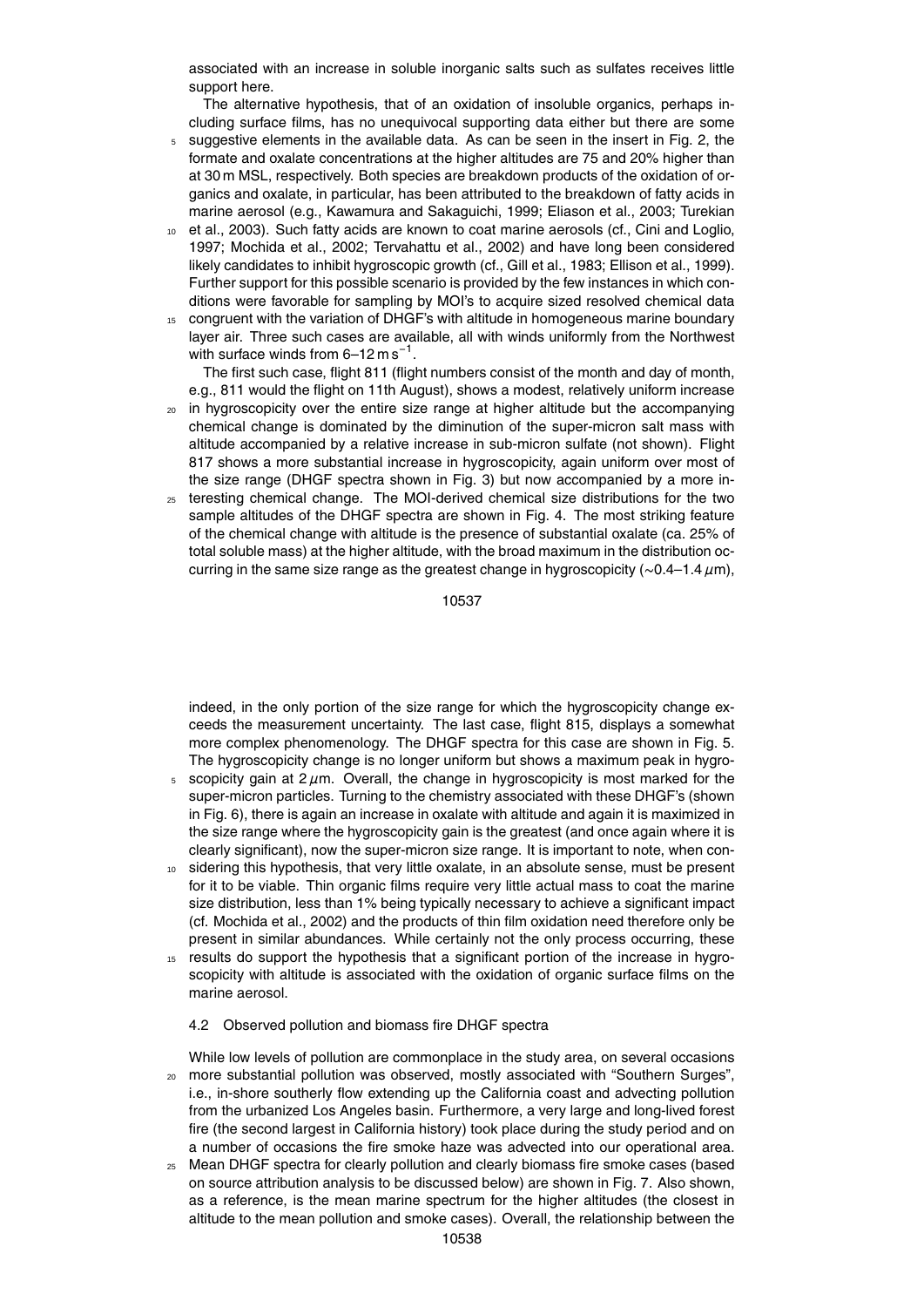different aerosol types is similar to that reported in Hegg et al. (2006) for CARMA-III but based on single examples. The pollution aerosol is somewhat less hygroscopic than the marine aerosol though now not significantly so above ∼1 *µ*m. The fire smoke is significantly lower in hygroscopicity than either polluted or marine aerosol over virtually

<sup>5</sup> all sizes but with notably less size dependence in the DHGF's than the example in Hegg et al. (2006) suggested. Chemically, as expected, the biomass samples contained far more carbon than did

either of the other categories. They also contained much more nitrate. The pollution samples, on the other hand, were distinguished by relatively high soluble lead levels. However, more detailed discussion of differing chemistries is addressed below within

the context of a broader issue: given that differing aerosol types are present, is it possible to predict how the hygroscopicities of these aerosol types would combine to produce an overall hygroscopicity of the aerosol at any particular locale? To address this issue, we first need a more quantitative assessment of aerosol sources.

#### 15 4.3 Aerosol sources from receptor modeling

By far the longest established and most used technique for source attribution of atmospheric constituents is the chemical mass balance model (e.g., Friedlander, 1973; Cheng and Hopke, 1989; Fujita et al., 1994; Hidy and Venkataraman, 1996). So long as one has good source profiles (i.e., the chemical composition of all possible sources

<sup>20</sup> is well known), this technique is indeed preferred to most others since it is a well-posed mathematical problem with deterministic solution. However, quite commonly detailed source information is not available and one must then rely on various ANOVA techniques which utilize the internal variance of chemical compositions within a sample set to extract statistical source profiles which can then be used for source attribution.

 $25$  Perhaps the oldest such technique is factor analysis, generally with Principal Component Extraction, commonly referred to as PCA. More recent and powerful variations on this technique are Positive Matrix Factorization (PMF), developed by Paatero and his colleagues (cf., Paatero and Tapper, 1994) which puts various constraints on the 10539

matrix inversion to yield more physically plausible solutions, and the UNMIX model of Henry and his colleagues (cf., Henry, 2005), which uses geometric-based tools to detect "edges" or sources in the multi-dimensional spatial distribution of species. For the data presented here, there are no true source profiles available and we therefore turn

- to the factorization methodologies just discussed. These approaches are sometimes referred to as receptor modeling. Specifically, we use the operational EPA receptor models PMF 1.1 and UNMIX 2.3 to determine the source profiles and source contributions to each aerosol sample. Because the UNMIX model is better at objectively assessing the number of sources truly present, we rely on it most heavily.
- <sup>10</sup> The available data set consists of the concentrations of 18 chemical species analyzed in each of 24 filter samples measured concurrently with a DHGF spectrum and a measure of the impact of RH on aerosol light scattering (the Kasten "gamma" parameter; cf., Gasso et al., 2000). From these, several derivative variables such as non sea salt (NSS) sulfate and potassium, and water of hydration were calculated. On the
- <sup>15</sup> other hand, several species were eliminated from use a priori due to a low incidence of above detection limit concentrations – which led to a poor signal-to-noise ratio. Unfortunately, one such set of species was the carbohydrates, including levoglucosan. This species has been widely used as an excellent biomass burning tracer (cf., Simoneit et al., 1999; Gao et al., 2003) but was only present in seven of the samples in the data
- <sup>20</sup> set. However, a correlation analysis between this species and several other plausible biomass burning tracers revealed excellent correlations ( $R^2$  for NSS<sub>-</sub>K =0.97, for oxalate=0.96, black carbon=0.98) that we utilize in interpreting the source profiles. The set of variables actually used in the variance analysis, together with descriptive statistics, is shown in Table 1. While both the PMF and UNMIX models were used on the
- $25$  data set, they gave essentially the same results and, in the interest of brevity, we will deal solely with the UNMIX results from this point on.

Exercised on the data summarized in Table 1, the model found feasible solutions to the matrix inversion only for three factors or sources. Total mass was used for both the normalization variable and to constrain the sum of loadings ("Total" variable in UNMIX).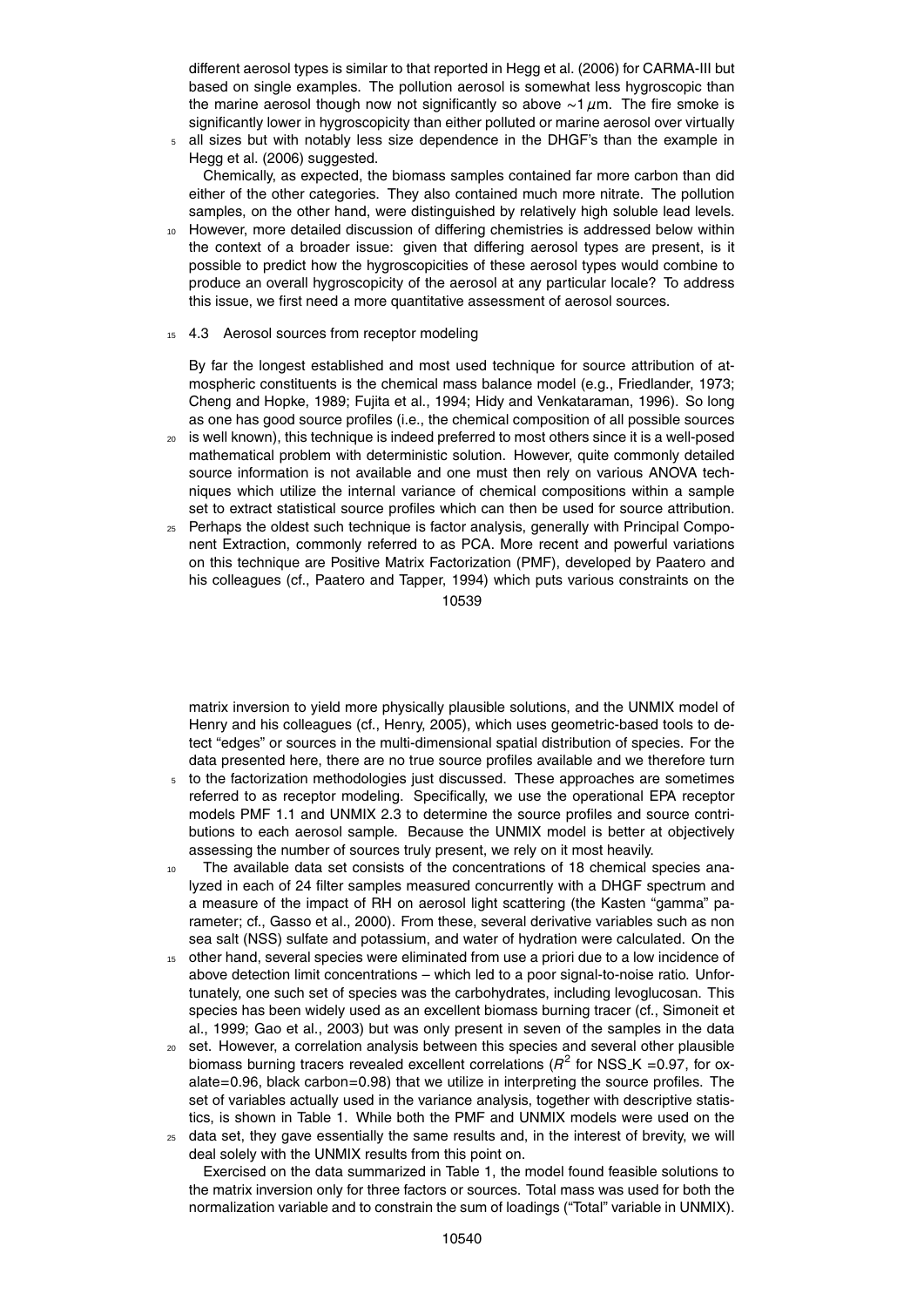The source profiles derived by the model are shown in Table 2. We first note that the small negative loadings – which are of course not realistic – are well within the uncertainties in the loading variables (based on bootstrapping). Interpretation of the source profiles, i.e., source identification, can be problematic at times but in this instance is

- <sup>5</sup> fairly straightforward. Source three is perhaps the easiest to identify. It contains the highest loadings by far of both Cl and Na. These species are present, furthermore, in almost exactly the mass ratio found in sea water (Cl/Na=1.8). Hence, interpretation of the factor or source as sea-salt aerosol is reasonably firm. The second source has a slightly less secure but nevertheless very credible interpretation. The loadings
- <sup>10</sup> of both oxalate and black carbon are, again, by far the highest in this source and, as discussed above, both are plausible biomass tracers. Surprisingly, the NSS K is not decisively partitioned into this source, as would be expected. On the other hand, nitrate is preferentially loaded, which is consistent with a biomass burning source. The most uncertain source to interpret is source one. The only truly distinguishing characteristic
- <sup>15</sup> of this source profile is the overwhelming loading of soluble Pb. Since this is highly characteristic of pollution aerosol, we feel justified in identifying this source as anthropogenic pollution. This source inventory is entirely consistent with what was known a priori about the potential sources for this operational area, as discussed above. Having a plausible source inventory in hand, the next step in the receptor modeling
- <sup>20</sup> exercise is to quantify the contribution of each source to each of the 24 samples in the data base. This, of course, is done automatically by the UNMIX model and the model predicted source contributions are shown in Fig. 8. To facilitate later calculations, the contributions are shown as mass fractions of the total aerosol mass present. It can be seen that in about a third of the cases the aerosol is dominated by sea salt (i.e., ~75%
- $25$  of the mass is associated with the sea salt source). The two cases shown for which biomass smoke dominated the aerosol are both associated with 4 day back trajectories (HYSPLIT-IV) that passed within a few km of the Santa Barbara fire discussed above. A third sample (case 16 corresponding to the flight on 24th August) also had a pronounced biomass component and a back trajectory that closed to within ∼100 km of

10541

the fire column. Hence, the source attribution is broadly consistent with meteorological data for the fire source. Similarly, pollution aerosol was most evident for cases 17–21, corresponding to the samples taken offshore during 25th and 26th August, days during which southerly flow along the coast was present, advecting air from the polluted South

<sup>5</sup> Coast Air Basin.

#### 4.4 Hygroscopicity mixing rule

Various approaches have been implemented to combine the contributions of different aerosol types into the overall aerosol hygroscopicity. For example, Gao et al. (2003) used tracers for several types and estimates of the growth factors associated with each

- <sup>10</sup> type based on a literature survey. The type growth factors were then combined as a weighted sum, the weighting being the tracer concentrations. A less ad hoc approach has been to use the well known Zdanovskii, Stokes and Robinson (ZSR) relationship, which essentially assumes that the water mass of hydration of a mixed aerosol particle is the linear sum of the water masses that would be associated with the masses of
- <sup>15</sup> each chemical component of it, i.e., there are no interaction terms between different solutes that impact the water activity (cf., Stokes and Robinson, 1966). This can be shown to lead to the following mixing rule for aerosol hygroscopic growth factors:

$$
GF_{\text{tot}} = \left(\sum_{i}^{n} \varepsilon_{i} GF_{i} (RH)^{3}\right)^{\frac{1}{3}}
$$
 (1)

where  $\varepsilon_i$  is the volume fraction of the ith component of the aerosol and GF<sub>i</sub> is the hy-<sup>20</sup> groscopic growth factor for a given RH (or DHGF in our case) that would be associated with a particle composed of the ith species alone (cf. Chen et al., 1973; Gysel et al., 2004).

This approach has been used with some success to predict the hygroscopic growth of mixed particles based on the growth factors for pure chemical species derived from <sup>25</sup> laboratory studies (e.g., Aklilu et al., 2006; Gysel et al., 2006). We employ this method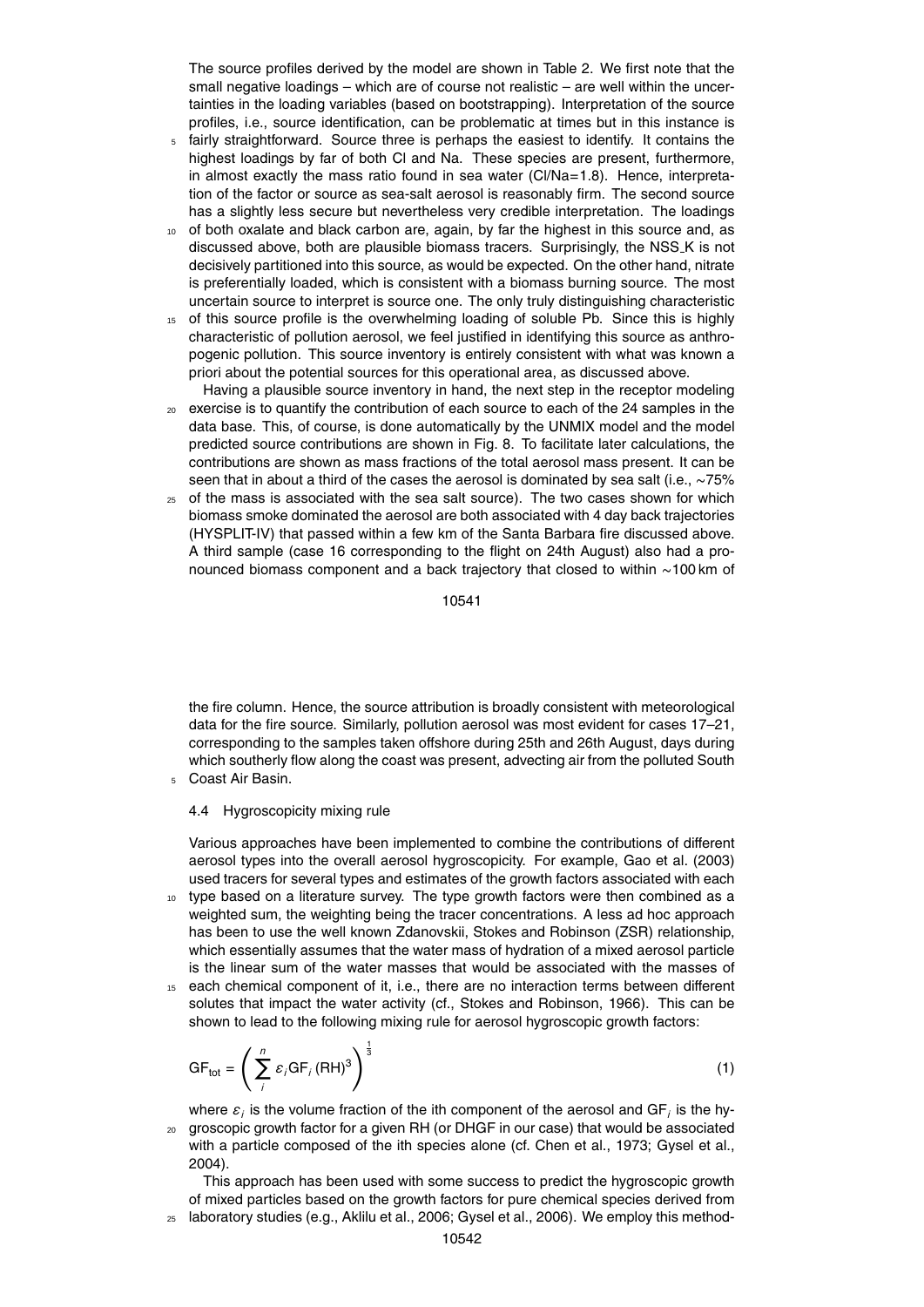ology here but now using DHGF's characteristic of the three aerosol types derived from our receptor model. To quantify these, we have averaged the measured values for cases that the receptor analysis itself has suggested were dominated by one of the aerosol types. Another simplification, to render comparison of predictions with mea-

- <sup>5</sup> surements less unwieldy, has been to collapse the size dependent DHGF's into two values, one characteristic of the sub and one of the super-micron size range. For the sub-micron range, we have used the average of DHGF values from 0.3 to 0.7 *µ*m and for the super-micron range, DHGF's over the range 1.8 to 2.2 *µ*m. We have, additionally, calculated a DHGF for particles in the effective light-scattering range based on the
- 10 RH dependence of the aerosol light scattering as measured by the humidigraph. This DHGF, while certainly related to the sub-micron DHGF measured by the AHS, is not identical to it and will vary with changes in the aerosol size distribution in the submicron range as well as with the corresponding chemistry. For the aerosol size distributions measured during this study, which have a significant portion below the 0.3 *µ*m lower
- <sup>15</sup> limit of the AHS, differences in the two DHGF's should be expected. Finally, the receptor modeling output for the contribution of the various sources to individual samples is in units of mass per unit volume of air. From this, mass fractions of the components were easily calculable (cf., Fig. 8). We have assumed that the density differences between the different aerosol types are relatively slight and that the mass fractions can  $20$  be used as volume fractions in Eq. (1).
- With these assumptions, prognostic values for super and sub-micron DHGF's, and for a "scattering" DHGF have been calculated and compared with the measurements. The regression analysis for the sub-micron range is shown in Fig. 9. The agreement, while not truly impressive, is quite reasonable, with an  $R^2$  value of 0.64, significant
- <sup>25</sup> at *>*99.9% level. Similarly, the predicted and measured "scattering" DHGF's have a reasonable  $R^2$  value of 0.56. These values are quite comparable to those found for the use of the ZSR mixing rule with laboratory derived values of growth factors for pure species (Aklilu et al., 2006; Gysel et al., 2006). On the other hand, the regression *R* 2 for the super-micron hygroscopicity is only 0.11, suggesting no prognostic power for

10543

the ZSR mixing rule. A rationalization for this discrepancy is not difficult to find. The mass size distribution for the data set we have employed (based on the MOI samples collected), peaks in the 0.26 to 0.44 *µ*m size range. Since the filter data used for the chemical composition of course yield bulk composition, that data is most characteristic

- $5$  of this size range the size range for the sub-micron DHGF's. The scattering by the particles will also be heavily influenced by particles in this size range, which falls in the effective Mie scattering range (cf., Yuen et al., 1994). On the other hand, the supermicron composition can, in general, be poorly represented by the bulk composition data and the source attribution for the bulk mass therefore not representative of that for 10 the super-micron aerosol.
- 

#### **5 Conclusions**

Measurements of the hygroscopic growth of ambient aerosols off the central California coast are broadly consistent with previous measurements in the same area, both with respect to the most common marine aerosol and to that of the other aerosol types that

- <sup>15</sup> commonly are present here, pollution and biomass smoke. The measured DHGF spectra in a well-mixed, marine MBL consistently exhibited more hygroscopicity at higher altitudes. Concurrent measurements of the aerosol chemical composition suggest that is unlikely to be due to secondary production of soluble inorganic mass (e.g., sulfate) but could plausibly be attributed to the oxidation of organic surface films as per the <sup>20</sup> hypothesis of Ellison et al. (1999).
- A receptor modeling exercise was carried out in order to quantitatively assess the impact of different aerosol types/sources on the aerosol hygroscopicity in the study area. Both the EPA PMF 1.1 and UNMIX 2.3 models were utilized. The results indicated, as expected, that the composition of the aerosol was dominated by three aerosol types,
- <sup>25</sup> marine, biomass smoke and pollution. Model predictions of the contribution of these sources to the mass of 24 aerosol samples were used together with the ZSR mixing rule to predict the overall hygroscopicity of the aerosols sampled. For the sub-micron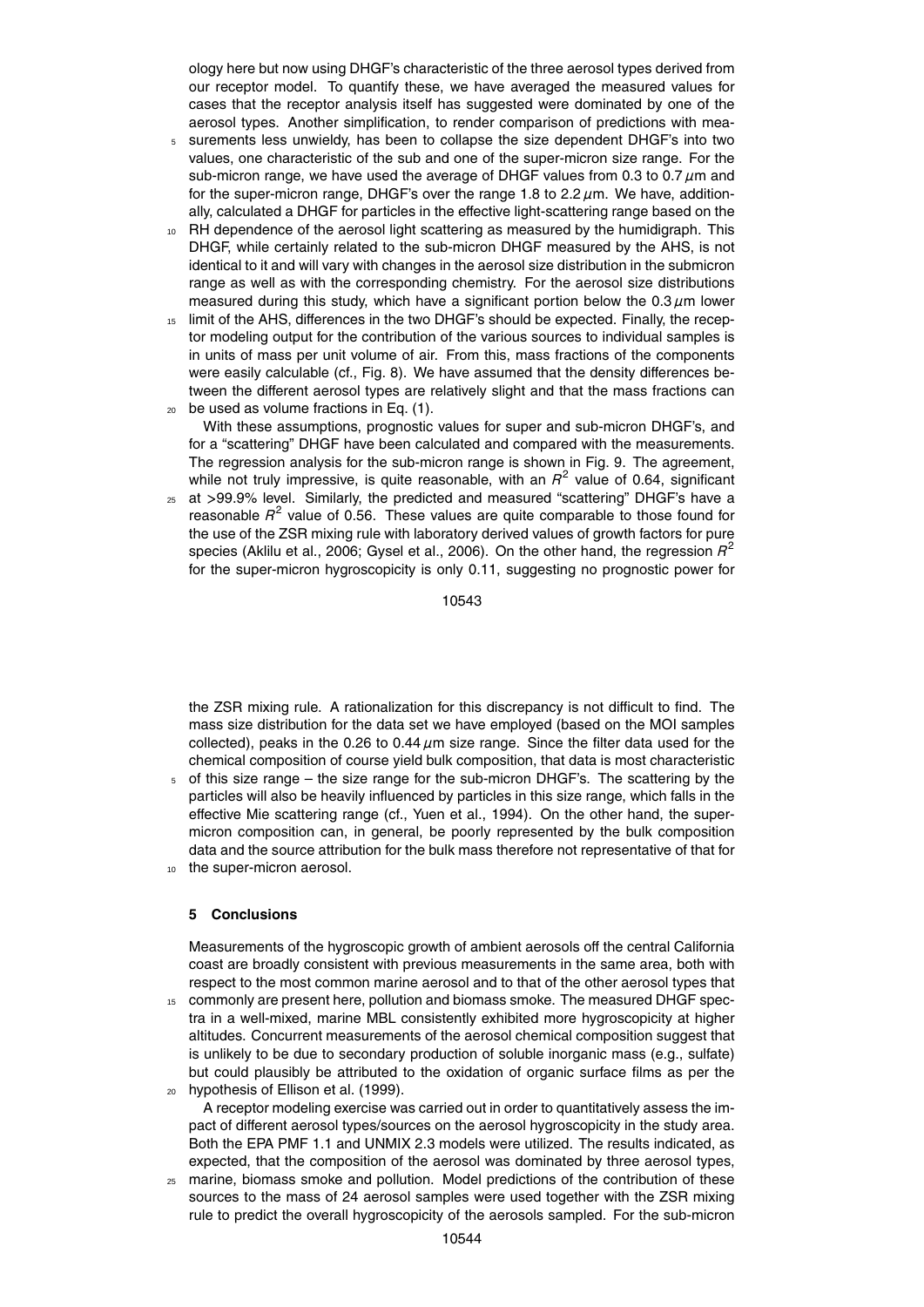and "scattering" hygroscopicity, considerable prognostic power was demonstrated but not for the super-micron hygroscopicity. This can be attributed to the bulk chemistry used in the analysis, which would not, in general, be representative of the larger particle composition. To address this flaw, size resolved chemical composition data would

<sup>5</sup> be necessary.

*Acknowledgements.* This research was supported by ONR grant N00014-07-1-0277. The authors wish to thank Prof. Tim Larson for many valuable discussions. Back trajectories used in this study were calculated with HYSPLIT4 (HYbrid Single-Particle Lagrangian Integrated Trajectory) Model,1997. Web address: http://www.arl.noaa.gov/ready/hysplit4.html, NOAA Air <sup>10</sup> Resources Laboratory, Silver Spring, MD.

#### **References**

- Aklilu, Y., Mozurkewich, M., Prenni, A. J., Kreidenweis, S. M., Alfarra, M. R., Allan, J. D., Anlauf, K., Brook, J., Leaitch, W. R., Sharma, S., Boudries, H., and Worsnop, D. R.: Hygroscopicity of particles at two rural, urban influenced sites during Pacific 2001: comparison with estimates <sup>15</sup> of water uptake from particle composition, Atmos. Environ., 40, 2650–2661, 2006.
	- Bond, T. C. and Bergstrom, R. W.: Light absorption by carbonaceous particles: an investigative review, Aerosol Sci. Technol., 40, 1–41, 2006.
- Charlson, R. J., Schwartz, S. E., Hales, J. M., Cess, R. D., Coakley, J. A., Jr., Hansen, J. E., and Hoffmann, D. J. : Climate Forcing by Anthropogenic Aerosols, Science, 255, 423–430, <sup>20</sup> 1992.
	- Chen, H., Sangster, J., Teng, T. T., and Lenzi, F.: General method of predicting water activity of ternary aqueous-solutions from binary data, Can. J. Chem. Eng., 51, 234–241, 1973.
	- Cheng, M. D. and Hopke, P. K.: Identification of markers for chemical mass balance receptor model, Atmos. Environ., 23, 1373–1384, 1989.
- <sup>25</sup> Cini, R. and Loglio, G.: Adsorption and pollutant transport by marine aerosol, Mar. Pollut. Bull., 34, 501–504, 1997.
	- Durkee, P. A., Noone, K. J., Ferek, R. J., Johnson, D. W., Taylor, J. P., Garrett, T. J., Hobbs, P. V., Hudson, J. G., Bretherton, C. S., Innis, G., Frick, G. M., Hoppel, W. A., O'Dowd, C. D., Russell, L. M., Gasparovic, R., Nielsen, K. E., Tessmer, S. A., Ostrom, E., Osborne, S.

10545

R., Flagan, R. C., Seinfeld, J. H., and Rand, H.: The Impact of Ship-Produced Aerosols on the Microstructure and Albedo of Warm Marine Stratocumulus Clouds. A Test of the MAST Hypothesis Li and Lii, J. Atmos. Sci., 57, 2554–2569, 2000.

- Eliason, T. L., Gilman, J. B., and Vaida, V.: Oxidation of organic films relevant to atmospheric <sup>5</sup> aerosols, Atmos. Environ., 38, 1367–1378, 2003.
- Ellison, G. B., Tuck, A. F., and Vaida, V.: Atmospheric processing of organic aerosols, J. Geophys. Res., 104, 11 633–11 641, 1999.

Friedlander, S. K.: Chemical mass balances and identification of air pollution sources, Environ. Sci. Technol., 7, 235–240, 1973.

- <sup>10</sup> Fujita, E. M., Watson, J. C., Chow, J. C., and Lu, Z.: Validation of the chemical mass balance receptor model applied to hydrocarbon source apportionment in the Southern California Air Quality Study, Environ. Sci. Technol., 28, 1633–1649, 1994.
	- Gao, S., Hegg, D. A., Covert, D. S., and Jonsson, H.: Aerosol chemistry, and light-scattering and hygroscopicity budgets during ACE-Asia, J. Geophys. Res., 46, 55–88, 2003.
- <sup>15</sup> Gasparini, R., Collins, D. R., Andrews, E., Sheridan, P. J., Ogren, J. A., and Hudson, J. G.: Coupling aerosol size distributions and size-resolved hygroscopicity to predict humiditydependent optical properties and cloud condensation nuclei spectra, J. Geophys. Res., 111, D05S13, doi:10.1029/2005JD006092, 2006.
- Gass'o, S., Hegg, D. A., Covert, D. S., Collins, D., Noone, K. J., Ostron, E., Schmid, B., Russell, <sup>20</sup> P. B., Livingston, J. M., Durkee, P. A., and Jonsson, H.: Influence of humidity on the aerosol
- scattering coefficient and its effect on the upwelling radiance during ACE-2, Tellus, 52B, 546–567, 2000. Gill, P. S., Graedel, T. E., and Weschler, C. J: Organic Films on Atmospheric Aerosol-Particles,
- Fog Droplets, Cloud Droplets, Raindrops, and Snowflakes, Rev. Geophys., 21, 903–920,  $25$  1983
	- Gysel, M., Crosier, J., Topping, D. O., Whitehead, J. D., Bower, K. N., Cubison, M. J., Williams, P. I., Flynn, M. J., McFiggans, G. B. and Coe, H.: Closure between measured and modeled particle hygroscopic growth during TORCH2 implies ammonium nitrate artefact in the HTDMA measurements, Atmos. Chem. Phys. Discuss., 6, 12 503–12 548, 2006.
- <sup>30</sup> Gysel, M., Weingartner, E., Nyeki, S., Paulsen, D., Baltensperger, U., Galambos, I., and Kiss, G.: Hygroscopic properties of water-soluble matter and humic-like organics in atmospheric fine aerosol, Atmos. Chem. Phys., 4, 35–50, 2004, http://www.atmos-chem-phys.net/4/35/2004/.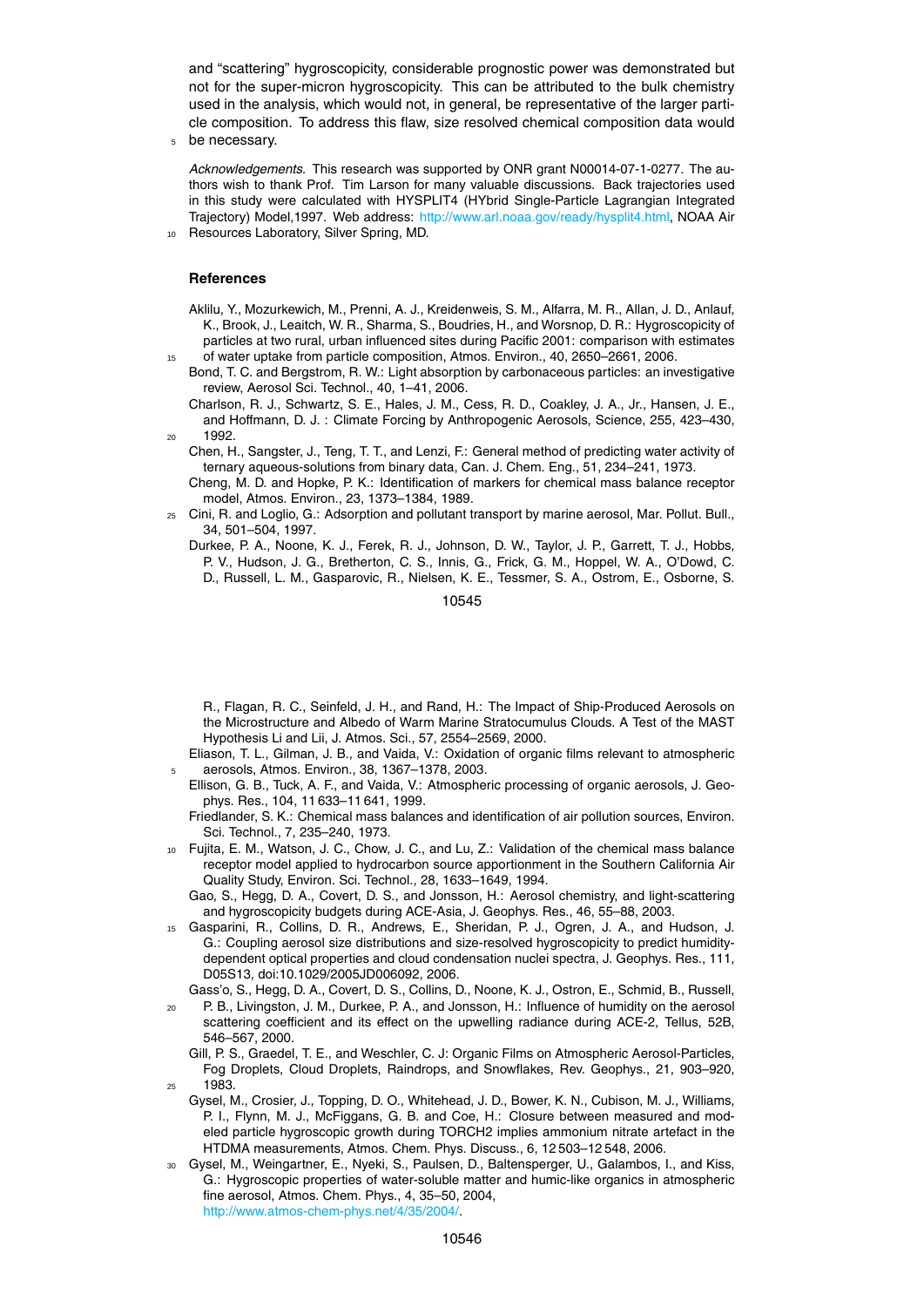- Hegg, D. A., Covert, D. S., and Crahan, K.: The dependence of aerosol light-scattering on RH over the Pacific Ocean, Geophys. Res. Lett., 29, 1219, doi:10.1029/2001GL014495, 2002.
- Hegg, D. A., Covert, D. S., Crahan, K. K., Jonsson, H. H., and Liu, Y.: Measurements of the Aerosol Size-Resolved Hygroscopicity at Sub and Supermicron Sizes, Geophys. Res. Lett., <sup>5</sup> 33, L21808, doi:10.1029/2006GL026747, 2006.
- Hegg, D. A., Covert, D. S., Jonsson, H., and Covert, P. A.: Determination of the transmission efficiency of an aircraft aerosol inlet, Aerosol Sci. Technol., 39, 966–971, 2005.

Hegg, D. A., Covert, D. S., Jonsson, H., and Covert, P. A.: An instrument for measuring sizeresolved hygroscopicity at both sub- and super-micron sizes, Aerosol Sci. Technol., 41, 873– <sup>10</sup> 883, 2007.

- Hegg, D. A., Livingston, J., Hobbs, P., Novakov, T., and Russell, P.: Chemical apportionment of aerosol column optical depth off the mid-Atlantic coast of the United States, J. Geophys. Res., 102, 25 293–25 303, 1997.
- Henry, R. C.: Duality in multivariate receptor models, Chemom. Intell. Lab. Syst., 77, 59–63, <sup>15</sup> 2005.
	- Hidy, G. M. and Venkataraman, C.: The chemical mass balance method for estimating atmospheric particle sources in Southern California, Chem. Eng. Comm., 151, 187–209, 1996. Hitzenberger, R., Berner, A, Dusek, U., and Alabashi, R.: Humidity-dependent growth of size-

segregated aerosol samples, Aerosol Sci. Technol., 27, 116–130, 1997. <sup>20</sup> Kawamura, K. and Sakaguchi, F.: Molecular distribution of water soluble dicarboxylic acids in

marine aerosols over the Pacific Ocean including the tropics, J. Geophys. Res., 104, 3501– 3509, 1999.

Kim, E., Hopke, P. K., Larson, T. V., and Covert, D. S.: Analysis of ambient particle size distributions using unmix and positive matrix factorization, Environ. Sci Technol., 38, 202–209, <sup>25</sup> 2004.

- Kreisberg, N. M., Stolzenberg, M. R., Hering, S. V., Dick, W. D., and McMurry, P. H.: A New Method for Measuring the Dependence of Particle Size Distributions on Relative Humidity, with Application to Southeastern Aerosol and Visibility Study, J. Geophys. Res. D14, 14 935– 14 949, 2001.
- <sup>30</sup> Mochida, M., Kitamori, Y., and Kawamura, K.: Fatty acids in the marine atmosphere: factors governing their concentrations and evaluation of organic films on sea-salt particles, J. Geophys. Res., 107, 4325, doi:10.1029/2001JD001278, 2002.

Nowak, A.: Das Feuchte Partikelgroessenspktrometer: Eine Neue Messmethode Zur Bestim-

10547

mung Von Partikelgroessenverteilung (*<*1 *µ*m) und Groessenaufgeloesten Hygroskopischen Wachsumsfaktoren Bei Definierten Luftfeuchten, Doctoral Thesis, Leibnitz Institute for Tropospheric Research, Permoserstr. 15, 04303, Leipzig, Germany, 2005.

- Paatero, P. and Tapper, U.: Positive matrix factorization: a non-negative factor model with <sup>5</sup> optimal utilization of error estimates of data values, Environmetrics, 5, 111–126, 1994.
- Platnick, S., and Twomey, S.: Determining the Susceptibility of Cloud Albedo to Changes in Droplet Concentration with the Advanced very High- Resolution Radiometer, J. Appl. Meteor. 33, 334–347, 1994.
- Poschl, U., Rudich, Y., and Ammann, M.: Kinetic model framework for aerosol and cloud sur-
- face chemistry and gas-particle interactions Part I: General equations, parameters, and terminology: Atmos. Chem. Phys., 7, 5989–6023, 2007,

http://www.atmos-chem-phys.net/7/5989/2007/.

Rossi, M. J.: Heterogeneous Reactions on Salts, Chem. Rev. 103, 4823–4882, 2003.

Rudich, Y.: Laboratory Perspectives on the Chemical Transformations of Organic Matter in <sup>15</sup> Atmospheric Particles, Chem. Rev., 103, 5097–5124, 2003.

Santarpia, J. L., Runjun, L., and Collins, D. R.: Direct Measurement of the Hydration State of Ambient Aerosol Populations, J. Geophys. Res. 109, D18209, 2003.

- Schmid, B., Hegg, D. A., Wang, J., Bates, D., Redemann, J., Russell, P. B., Livingston, J. M., Honsson, H. H., Welton, E. J., Seonfeld, J. H., Flagan, R. C., Covert, D. S., Dubovik, O., and
- <sup>20</sup> Jefferson, A.: Column Closure Studies of the Lower Tropospheric Aerosol and Water Vapor during ACEAsia Using Airborne Sunphotometer, Airborne In-Situ and Ship-Based Lidar Measurements, J. Geophys. Res., 108, 8656, doi:10.1029/2002JD003361, 2003.
- Simoneit, B. R. T., Schaur, J. J., Nolte, C. G., Oros, D. R., Elias, V. O., Naser, M. P., Rogge, W. J. and Cass, G. R.: Levoglucsan: a tracer for cellulose in biomass burning and atmospheric <sup>25</sup> particles, Atmos. Environ., 33, 173–182, 1999.
	- Stokes, R. H. and Robinson, R. A.: Interactions in aqueous nonelectrolyte solutions. I. Solutesolvent equilibria, J. Phys. Chem., 70, 2126–2131, 1966.
	- Swietlicki, E., Zhou, J., Covert, D. S., Hameri, K., Busch, B.,Vakeva,M., Dusek, U., Berg, O. H., Widensohler, A., Aalto, P., Makela, J., Martinsson, B. G., Papaspiropoulos, G., Mentes, B.,
- Frank, G., and Stratmann, F.: Hygroscopic Properties of Aerosol Particles in the Northeastern Atlantic during ACE-2, Tellus 52B, 201–227, 2000.
- Tervahattu, H., Juhanoja, J., and Kupianinen, K.: Identification of an organic coating on marine aerosol particles by TOF-SIMS, J. Geophys. Res.-Atmos., 107, 4319, 2002.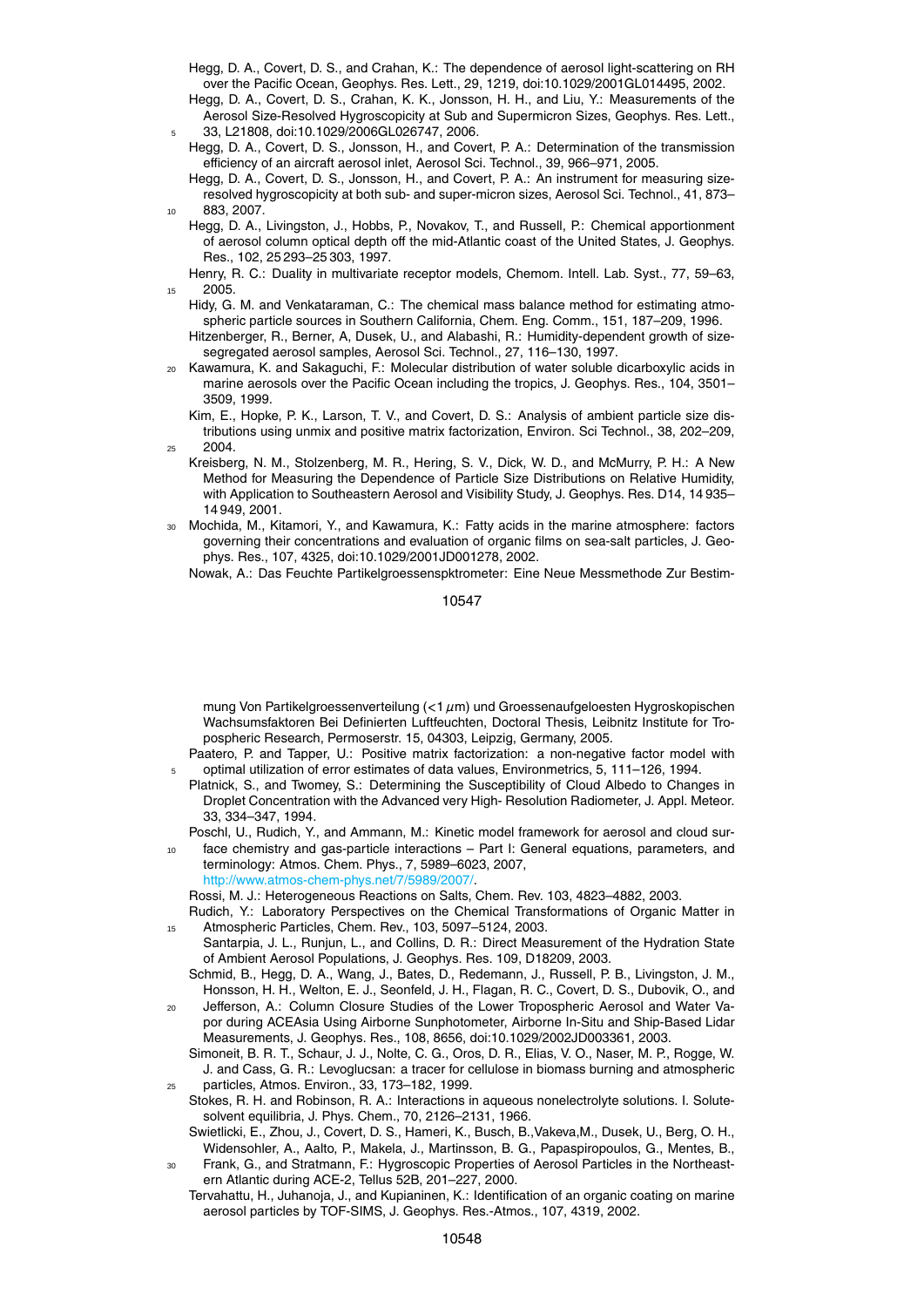- Turekian, V. C., Macko, S. A., and Keene, W. C.: Concnetrations, isotopic compositions, and sources of size-resolved, particulate organic carbon and oxalate in near-surface marine air at Bermuda during spring, J. Geophy. Res., 108, 4157, doi:10.1029/2002JD002053, 2003.
- Virkkula, A., Ahlquist, N. N., Covert, D. S., Arnott, W. P., Sheridan, P. J., Quinn, P. K., and <sup>5</sup> Coffman, D. J.: Modification, calibration and a field test of an instrument for measuring light absorption by particles, Aerosol Sci. Technol., 39, 68–83, 2005.
	- Wang, J., Flagan, R. C., Seinfeld, J. H., Jonsson, H. H., Collins, D. R., Russell, P. B., Schmid, B., Redemeann, J., Livingston, J. M., Gao, S., Hegg, D. A., Welton, E. J., and Bates, D.: Clear-Column Radiative Closure during ACE-Asia: Comparison of Multiwavelength Extinc-
- 10 tion Derived from Particle size and Composition with Results from Sunphotometry, J. Geophys. Res., 107 (D23), 4688, doi:10.1029/2002JD002465, 2002.
	- Warren, S. G., Hahn, C. J., London, J., Chervin, R. M., and Jenne, R. L.: Global Distribution of Total Cloud Cover and Cloud type Amounts Over the Ocean, NCAR Technical Note NCAR/TN-317+STR, 1988.
- <sup>15</sup> Willis, R. D., Ellenson, W. D., and Conner, T. L.: Monitoring and source apportionment of particulate matter near a large phosphorous production facility, J. Air Waste Manage. Assoc., 51, 1142–1166, 2001.
	- Yuen, P.-F., Hegg, D. A., and Larson, T. V.: The effects of in-cloud sulfate production on lightscattering properties of continental aerosol, J. Appl. Meteorol., 33, 848–854, 1994.

10549

**Table 1.** The variables used in the receptor modeling analysis.

| variable                                              | minimum | mean   | maximum | se of mean |
|-------------------------------------------------------|---------|--------|---------|------------|
| СI                                                    | 4.937   | 1.281  | 0       | 0.302      |
| NO <sub>3</sub>                                       | 2.970   | 0.568  | 0.176   | 0.120      |
| SO <sub>4</sub>                                       | 2.693   | 1.251  | 0.376   | 0.135      |
| Oxalate                                               | 0.924   | 0.092  | Ω       | 0.040      |
| Ma                                                    | 0.219   | 0.048  | o       | 0.0152     |
| Nа                                                    | 2.642   | 0.814  | Ω       | 0.171      |
| Pb                                                    | 3.587   | 0.470  | o       | 0.166      |
| <b>Total Dry Mass</b>                                 | 73.770  | 16.325 | 4.277   | 3.471      |
| <b>NSS_K</b>                                          | 0.467   | 0.113  | n       | 0.023      |
| NSS SO <sub>4</sub>                                   | 2.615   | 1.045  | 0.299   | 0.1214     |
| Soluble Mass                                          | 13.67   | 5.292  | 1.532   | 0.705      |
| <b>Black Carbon</b>                                   | 3.885   | 0.268  | 0.0028  | 0.171      |
| H <sub>2</sub> O <sub>-</sub> submicron <sup>1</sup>  | 75.79   | 22.31  | 0.713   | 4.435      |
| H2O_supermicron <sup>1</sup>                          | 20.352  | 7.138  | 0.935   | 1.262      |
| H <sub>2</sub> O <sub>-</sub> scattering <sup>1</sup> | 15.655  | 6.510  | 1.337   | 0.876      |
|                                                       |         |        |         |            |

 $1$  The water of hydration associated with the sub- and super-micron portions of the size distribution, as measured by the AHS, or indicated by the humidigraph for the change in the light-scattering with RH.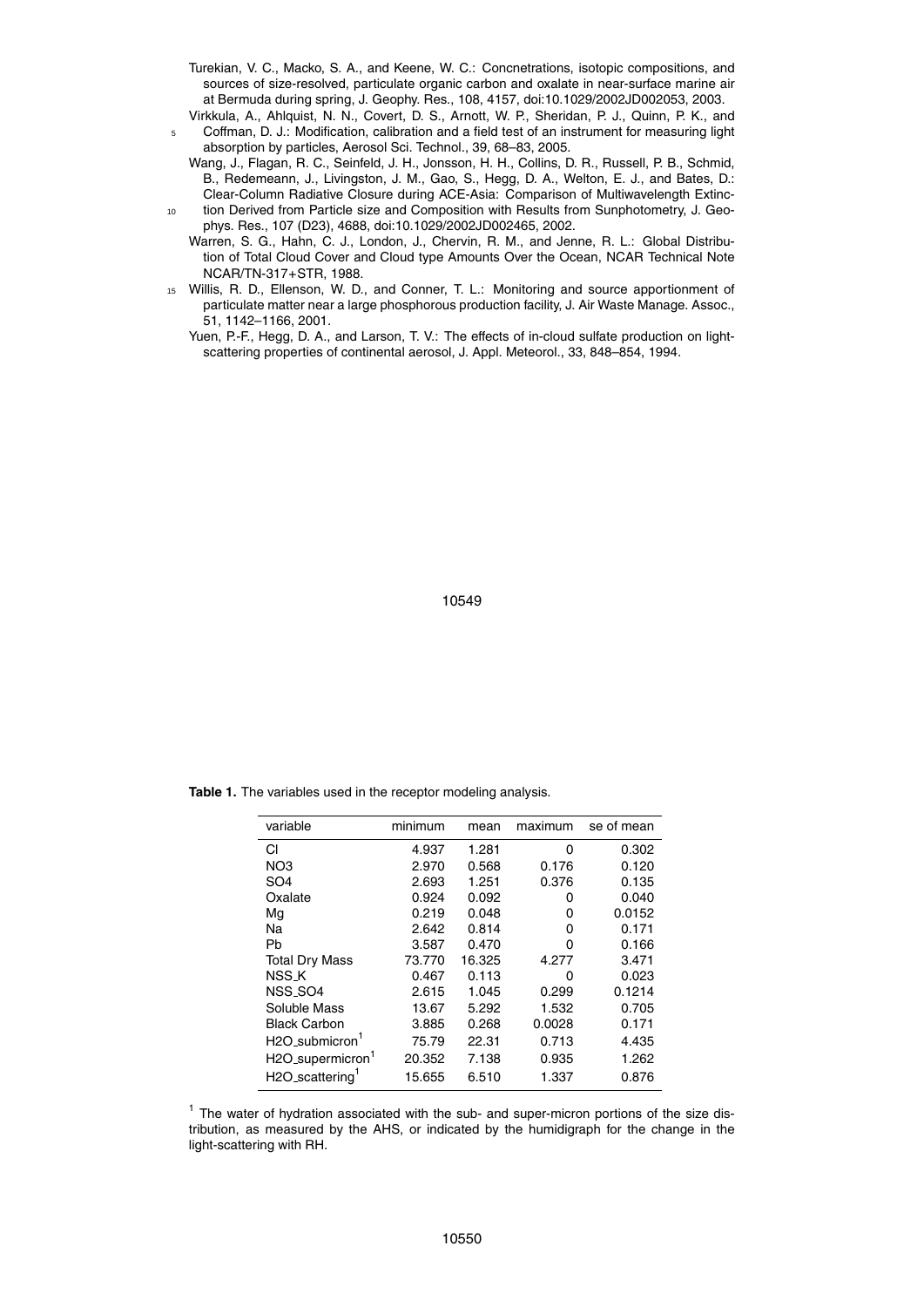| <b>Species</b>                                 | source 1 | source 2 | source 3  |
|------------------------------------------------|----------|----------|-----------|
| <b>CL</b>                                      | 0.0526   | 0.0233   | 0.1907    |
| NO <sub>3</sub>                                | 0.0248   | 0.0465   | 0.0351    |
| SO <sub>4</sub>                                | 0.085    | 0.043    | 0.1073    |
| OXAL                                           | 0.0036   | 0.0136   | 0.0009    |
| МG                                             | 0.0005   | 0.0016   | 0.0086    |
| ΝA                                             | 0.0295   | 0.0295   | 0.1081    |
| РB                                             | 0.1558   | 0.0015   | 0.006     |
| <b>MASS</b>                                    | 3.077    | 5.6725   | 5.5555    |
| NSS_K                                          | 0.0054   | 0.0079   | 0.0085    |
| NSS_SO4                                        | 0.0777   | 0.0355   | 0.0801    |
| Total speciated mass                           | 0.3728   | 0.2508   | 0.4831    |
| <b>Black carbon</b>                            | $-0.004$ | 0.0558   | $-0.0026$ |
| $H$ 20 submicron $^1$                          | 1.0538   | 0.4373   | 2.8052    |
| H <sub>20</sub> supermicron <sup>1</sup>       | 0.5951   | 0.1351   | 0.7942    |
| H <sub>2</sub> O from humidigraph <sup>1</sup> | 0.5354   | 0.119    | 0.69      |

**Table 2.** The source profiles (component loadings) derived from the UNMIX model. With the exception of the mass normalization and hydration variable(s), the units are mass fractions.

<sup>1</sup> The water of hydration associated with the sub- and super-micron portions of the size distribution, as measured by the AHS, or indicated by the humidigraph for the change in the light-scattering with RH.

#### 10551



**Fig. 1.** The change in the mean DHGF spectrum with altitude during the study period.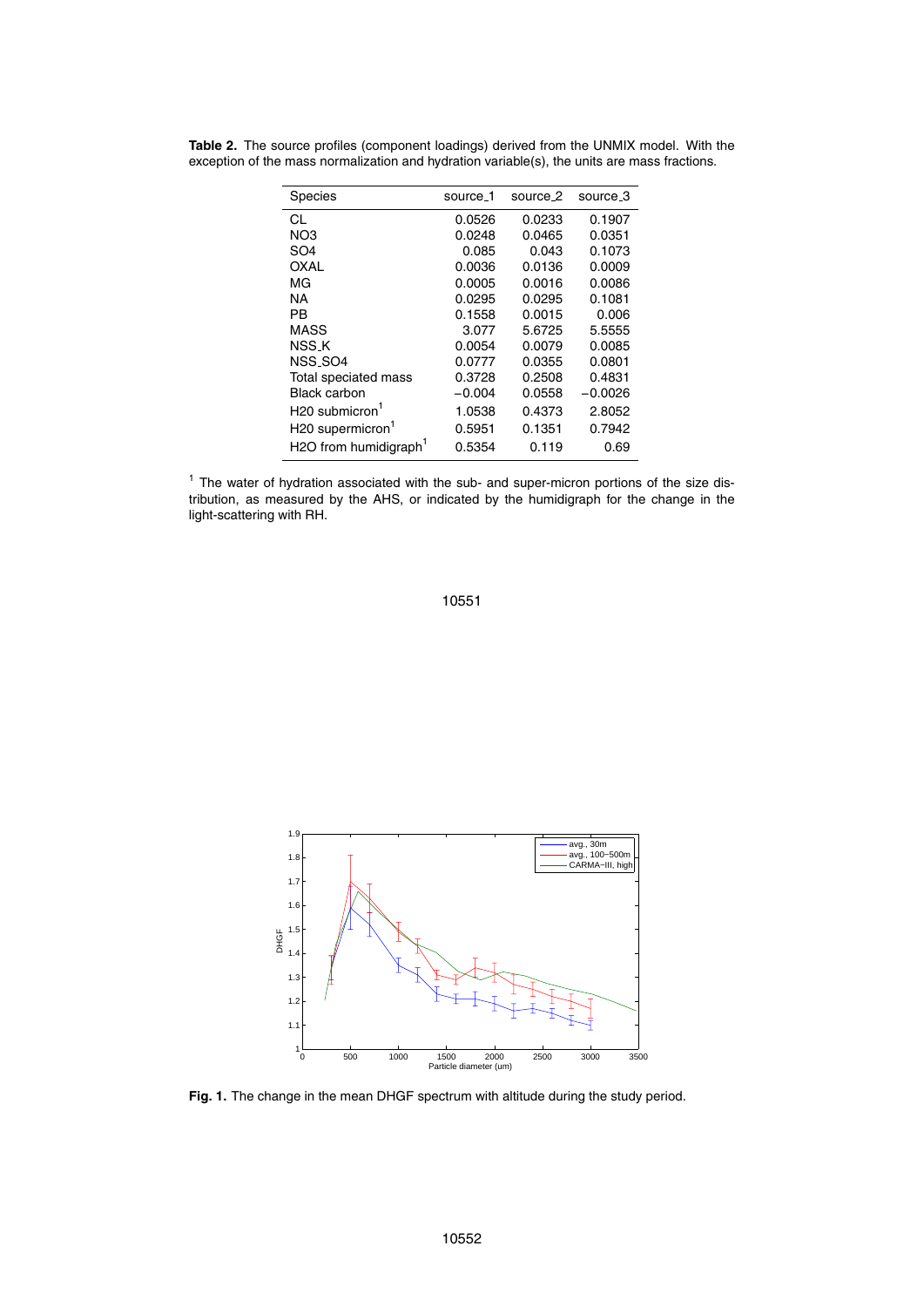

**Fig. 2.** Comparison of the mean chemical concentration of the dominant soluble chemical constituents of the aerosol at high (*>*160 m) and low altitude (30 m) during the study period. The associated DHGF spectra are shown in Fig. 1. The insert shows more clearly the changes in formate and oxalate.





**Fig. 3.** Change in DHGF spectrum with altitude, Flight 817.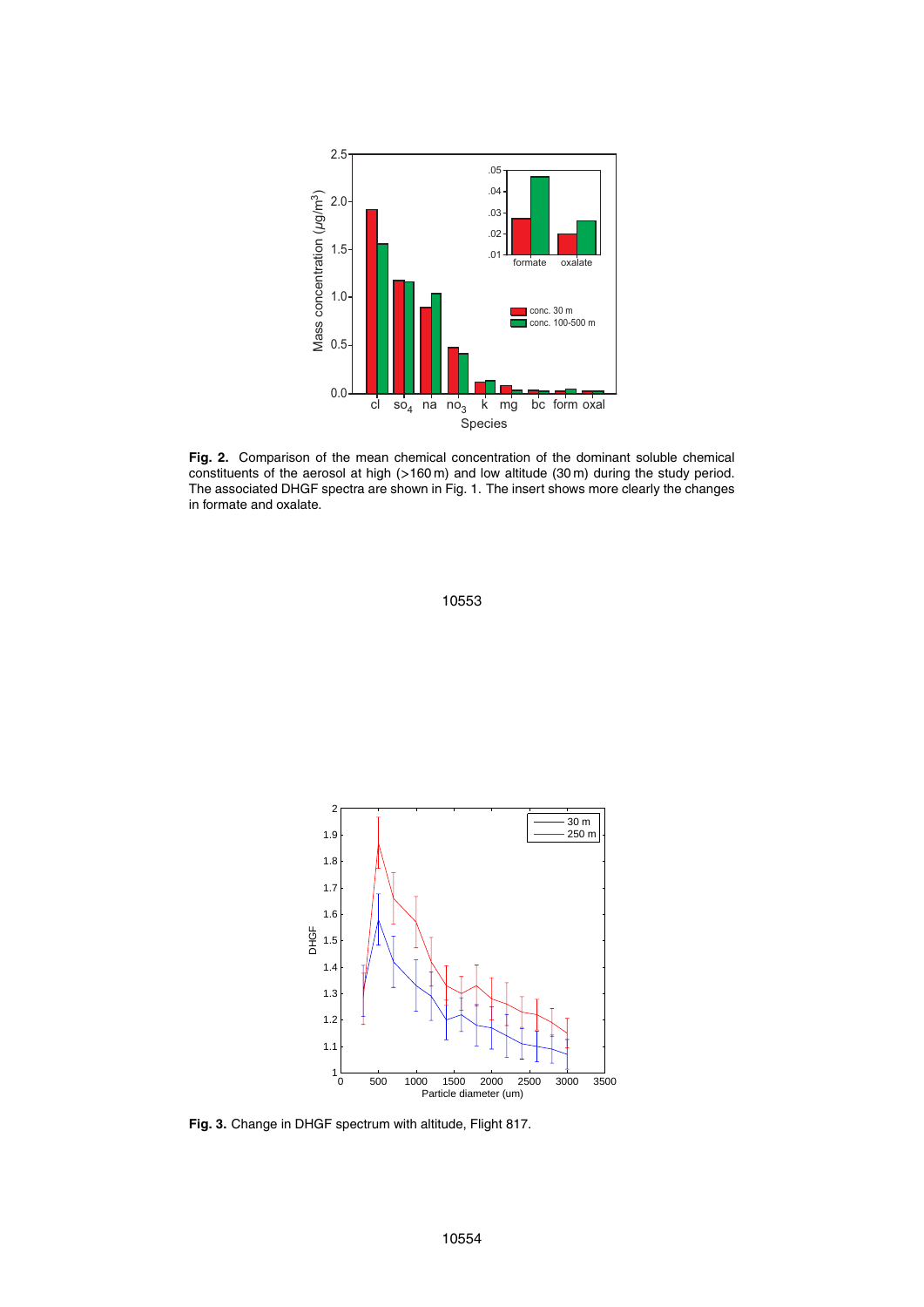

**Fig. 4. (a)** The chemical size distribution for 30 m altitude on Flt 817 **(b)**. The chemical size distribution for an altitude of 250 m on Flight 817





**Fig. 5.** Change in DHGF spectrum with altitude for Flight 815.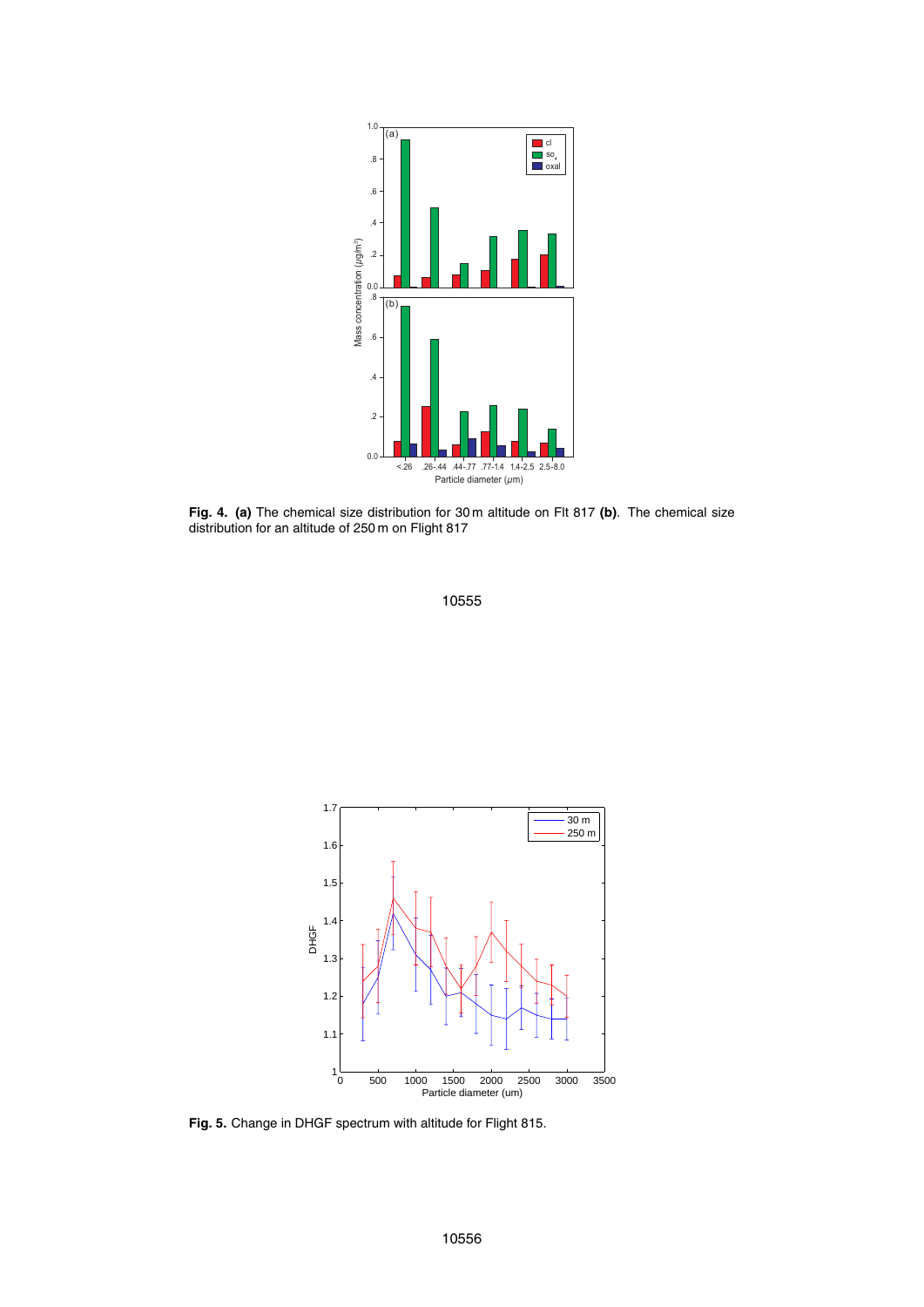

**Fig. 6. (a)** The chemical size distribution for an altitude of 30 m on Flight 815. **(b)** The chemical size distribution for an altitude of 250 m on Flight 815





**Fig. 7.** Comparison of DHGF spectra for the three aerosol types in the study area.